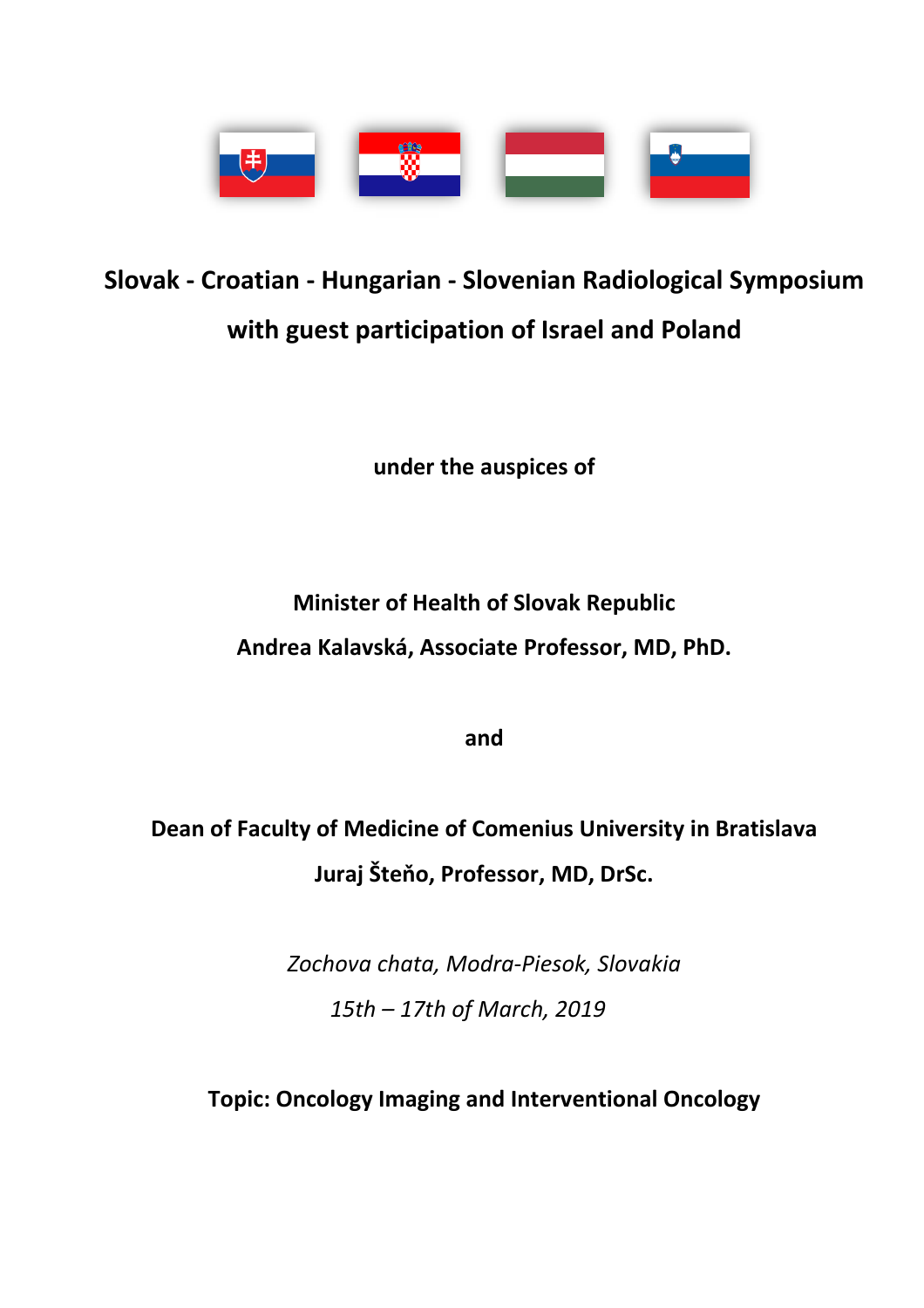

*Dear colleagues and friends,*

*the Slovak Radiological Association is honored to host the 20-years Jubilée of former Croatian-Hungarian-Slovenian Trilateral Radiological Symposium (founded in 1999), which was joined by Slovakia in 2015 and thus became a Quadrilateral Croatian-Hungarian-Slovenian-Slovak Radiological Symposium. We are especially pleased because of the guest participation of colleagues from Israel and Poland. The Jubilee Quadrilateral Croatian-Hungarian-Slovenian-Slovak Radiological Symposium will be held from 15th till 17th March, 2019 at Hotel Zochova Chata in Modra-Piesok 4015/B7 (via 502, GPS: 48° 22′ 54″ N, 17° 16′ 38″ E), approx. 30 kilometers far from Bratislava, the Capital of Slovakia. The Symposium will focus on Imaging in Oncology and Oncological Interventions. According to the basic idea of the project, our goal is to give the opportunity to all participants, especially young radiologists, to actively participate and thus exchange knowledge, professional experience and to gain new friendships, as well.*

*On behalf of Slovak Radiological Association and Organizing Committee we warmly invite you to Slovakia in March 2019!*

*Kind regards,* 

 *Assoc. Prof. Viera Lehotská, MD, PhD. President of Slovak Radiological Association*

 *Assoc. Prof. Jana Poláková Mištinová, MD, PhD. Assoc. Prof. Kamil Zeleňák, MD, PhD. Andrej Klepanec, MD, PhD, MPH Organizing Committee*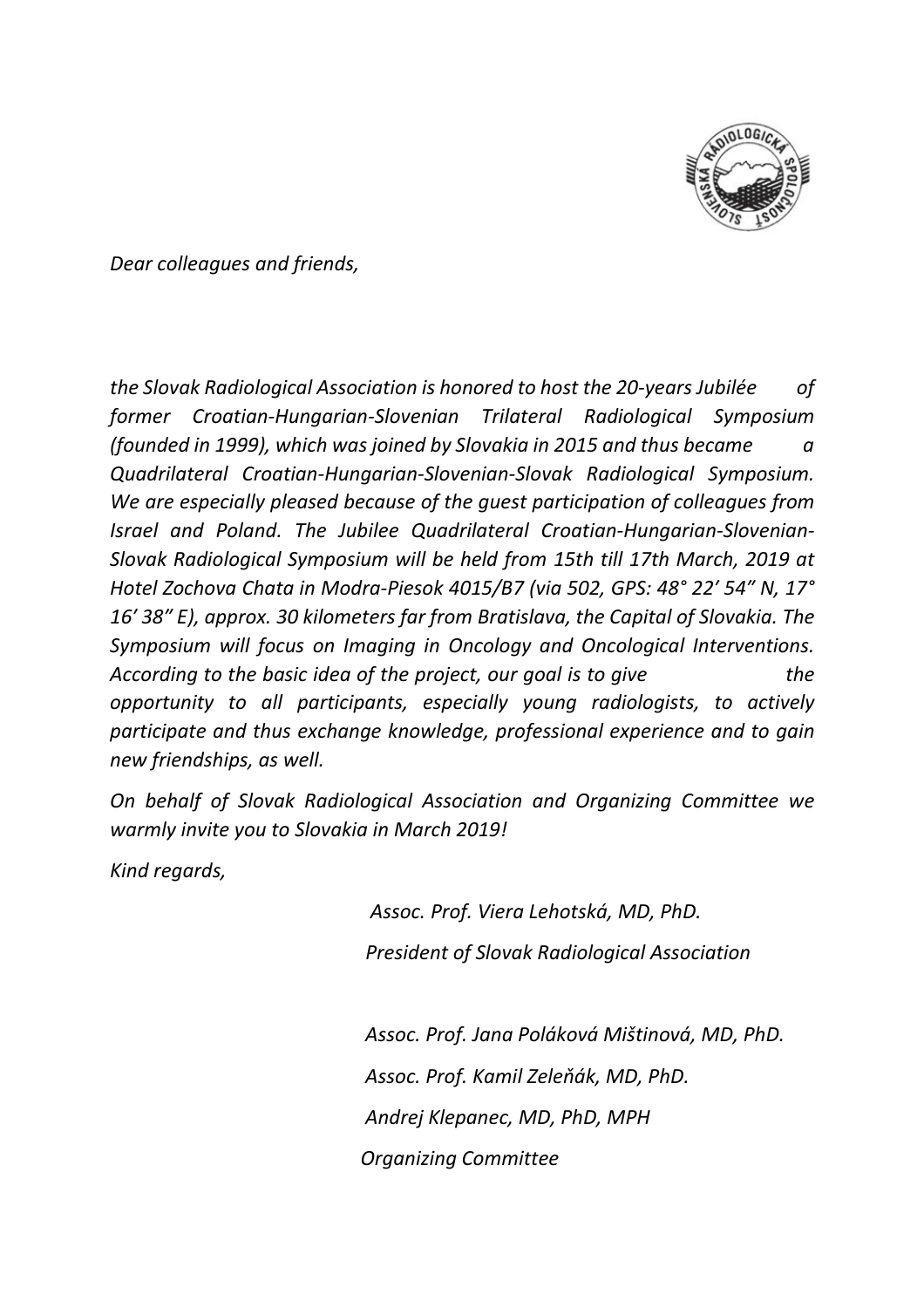## **Programme**

# *Friday, 15th of March*

| 10:00-15:00 | <b>Arrival and Registration</b>                                                                      |
|-------------|------------------------------------------------------------------------------------------------------|
| 15:00-15:30 | <b>Opening Ceremony (Greeting of National Society Presidents and of distinguished guests)</b>        |
| 15:30-17:20 | Imaging and Interventions in Oncology I.                                                             |
|             | Moderators: Popovič P, Bérczi V.                                                                     |
| 15:30-15:45 | Popovič P. Interventional oncology in 2019                                                           |
| 15:45-15:55 | Bencze G. New horizon in the gradual radiology education                                             |
| 15:55-16:05 | Rudnay M., Lehotska V. MR spectroscopy - basic principle and application in oncology                 |
| 16:05-16:15 | Giyab O. The role of SWI in the detection of cerebral fat embolism                                   |
| 16:15-16:25 | Kubašková M., Zeleňák K., Števík M., Bobulová A., Bittšanský M., Sýkora J., Vorčák M.                |
|             | Magnetic resonance spectroscopy of brain tumors                                                      |
| 16:25-16:35 | Papp T. An embryological aspect of the diversity of the radiological findings in neurofibromatosis 1 |
| 16:35-16.45 | Švencbir M., Lovrič D. Preoperative embolisation of carotide space paraganglioma                     |
| 16:45-16:55 | Bulum A, Cvetko D, Brkljacic B. Minimally invasive treatment of vascular anomalies                   |
| 16:55-17:05 | Ondrejkovič M., Ondrejkovičová M., Bavúzová X., Fabianová D., Klepanec A. Imaging of congenital      |

cystic neck lesions

17:05-17:20 **Bérczi V**. Patient care in vasculitis

### **Break**

| 17:30-19:15 | Imaging and Interventions in Oncology II.                                             |
|-------------|---------------------------------------------------------------------------------------|
|             | Moderators: Marolt Mušič M., Vanovčanová L.                                           |
| 17:30-17:40 | Kodela M, Bradač M. US guided interventional procedures of the breast                 |
| 17:40-17:50 | Gergar M, Marolt Mušič M. Radioguided occult breast lesion localization – our results |
| 17:50-18:00 | Guljaš S, Štimac D. Dose management in stereotactic guided breast procedures          |
| 18:00-18:10 | Biondic I, Ivanac G, Radovic N, Brkljacic B. DWI: A window into breast histology      |
| 18:10-18:20 | Kovačević L, Prutki M. Role of imaging in neoadjuvant therapy for breast cancer       |
|             |                                                                                       |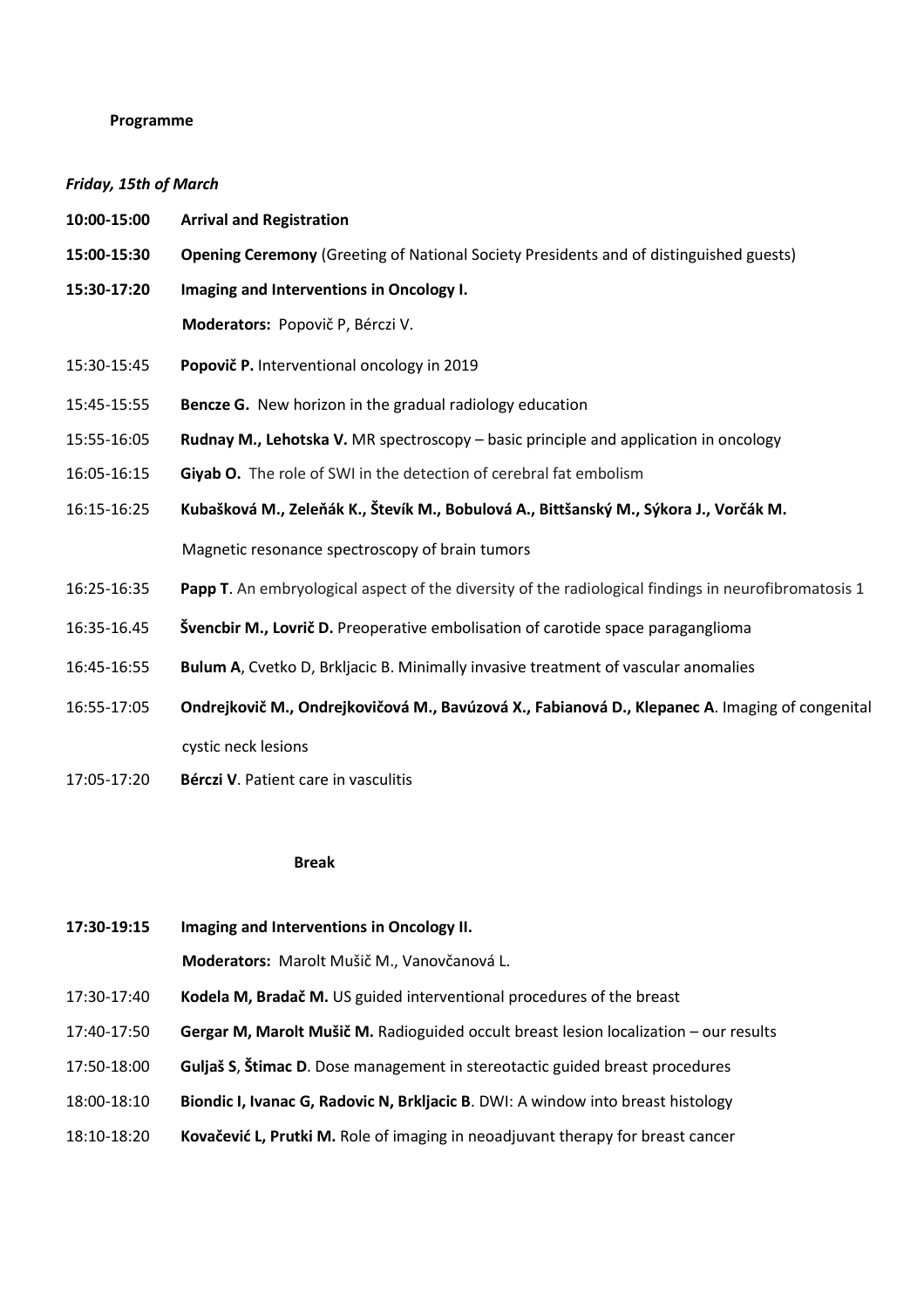- 18:20-18:30 **Kovács A.** A pilot low-dose lung screening program with the help of a risk calculting mHealth application - observations of the first year
- 18:30-18:40 **Kecskés K., Villányi R., Orbán V., Pölöskei G., Magyar P., Bánsághi Z., Futácsi B.** Efficiency and complications of image guided transthoracal biopsies
- 18:40-18:50 **Luetić A**, **Cambj Sapunar L, Dolić K**. Transthoracic Needle Biopsy of Pulmonary Lesions - Our Experience
- 18:50-19:00 **Ordulj I, Cambj Sapunar L, Dolić K.** Preoperative Marcation of Thoracic and Pelvic Tumors - Our Experience
- 19:00-19:15 **Brkljačič B.** ESR Activities 2019

#### *Saturday, 16th of March*

| $8:30 - 10:25$ | Imaging and Interventions in Oncology III.                                                               |
|----------------|----------------------------------------------------------------------------------------------------------|
|                | Moderators: Cieszanowski A., Miletić D.                                                                  |
| 8:30-8:45      | Cieszanowski A. The state of the state-of-the art MRI of focal liver lesions                             |
| 8:45-8:55      | Duffková V., Bystrická N., Uhrin I. Hepatic metastases: imaging appearance                               |
| 8:55-9:05      | Perl Y., Barnes S. Unusual presentation of liver metastases                                              |
| 9:05-9:15      | Makovník M., Uhrin I., Bystrická N. Hepatic metastases: image guided tissue ablation                     |
| $9:15-9:25$    | Ljubešić L, Slavica M, Zadravec D. Transarterial chemoembolization of primary hepatocellular             |
|                | Carcinoma                                                                                                |
| 9:25-9:35      | Krkoška A., Zeleňák K., Sýkora J., Vorčák M., Turčan M. Percutaneous radiofrequency ablation of liver    |
|                | tumors                                                                                                   |
| 9:35-9:45      | Vozlič D., Garbajs G., Dežman R., Štabuc M., Popovič P. Selective internal radiation therapy with SIR-   |
|                | Spheres in hepatocellular carcinoma - our experience                                                     |
| 9.45-9:55      | Koršič Š., Garbajs M., Levašič N., Lešnik L.A., Dežman R., Popovič P. Prognostic factors for survival in |
|                | patients with hepatocellular carcinoma treated by transarterial chemoembolization using drug-eluting     |
|                | beads                                                                                                    |
| 9:55-10:05     | Jugovec V., Dežman R., Štabuc M., Nuredini D., Lešnik L.A., Popovič P. Transarterial                     |

chemoembolisation using DEBIRI for the treatment of hepatic metastases from colorectal cancer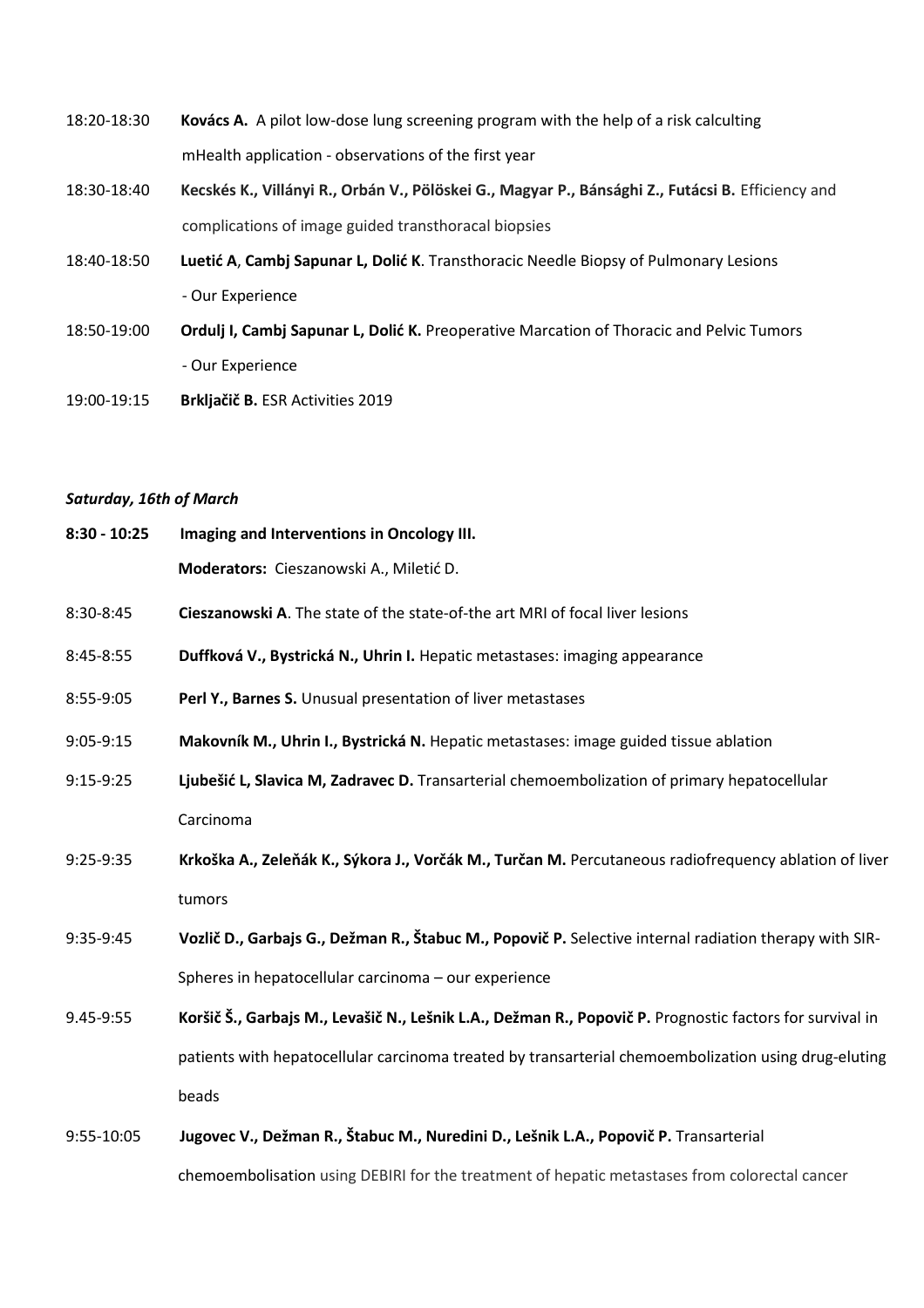- 10:05-10:15 **Hergel M., Bystrická N., Uhrin I.** Hepatic metastases: response to treatment
- 10:15-10:25 **Sükösd H., Kecskés K., Dienes A., Novák Kaposi P., Bánsághi Z.** Contrast-enhanced ultrasound, micro vascular imaging and elastography follow-up after radiofrequency- or microwave ablation of focal liver lesions

#### **Break**

**10:35-11:55 Imaging and Interventions in Oncology IV.**

**Moderators:** Sosna J., Poláková Mištinová J.

- 10:35-10:50 **Sosna J.** Dual energy CT: An Emerging Technology
- 10:50-11:00 **Orešnik M., Popovič P., Dežman R., Nuredini D., Štabuc M**. Transarterial chemoembolisation using DEBDOX for the treatment of cholangiocarcinoma
- 11:00-11:10 **Vušnik Š., Popovič P., Štabuc M., Dežman R.** Preoperative portal vein embolization our results
- 11:10-11:20 **Petrović N., Matana Kašetelan Z., Grubešić T., Miletić D.** Cystic pancreatic lesions
- 11:20-11:30 **Orešnik M., Dežman R., Štabuc M., Kuhelj D., Nuredini D., Popovič P.** Percutaneous tumor ablation in the abdomen – our results
- 11:30-11:40 **Grkovski R., Slanič A.** Microwave ablation: first experience and review of the literature
- 11:40-11:55 **Czibor S., Bánsághi Z**. New gun on the shelf: initial radioembolisation experiences in Hungary

#### **Break**

**12:15-13:00 Interactive Case Interpretation Quiz** (Harkányi Z. Lehotská V.)

#### **Break**

**14:00-15.35 Imaging and Interventions in Oncology V.**

**Moderators:** Kuhelj D., Klepanec A.

- 14:00-14:15 **Kuhelj D.** The impact of angiographic CBCT on interventional radiology
- 14:15-14:25 **Matijević D, Pešić S, Ivelj R.** Papillary renal cell carcinoma "catch me if you can"
- 14:25-14:35 **Požar I., Dežman R., Hawlina S., Popovič P.** Elective embolization for prevention of hemorrhage from renal angiomyolipoma
- 14:35-14:45 **Marinkić M., Novosel L., Zadravec D.** Percutaneous microwave ablation of the renal cancer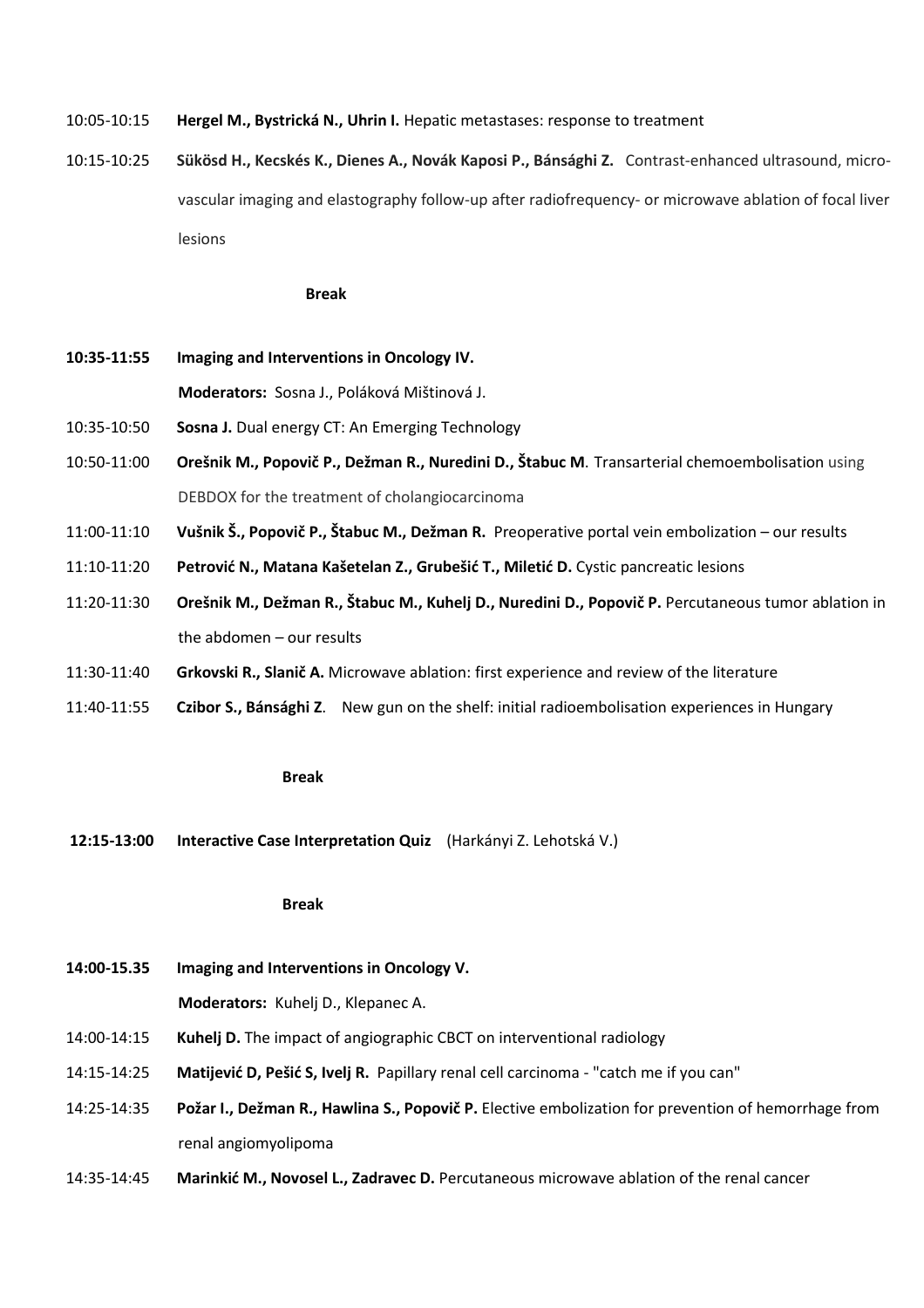- 14:45-14:55 **Dimjašević L.**, **Popić J.** MR Imaging of cervical carcinoma.
- 14:55-15:05 **Ferenczi Zs. 5.** Melanoma and schwannoma so far, yet so close
- 15:05-15:15 **Juzbašić K., Lušić M., Sjekavica I.** CT diagnosis of melanoma pseudoprogression.
- 15:15-15:25 **Hirshberg S.** Chemoembolization with DC beads for Desmoid tumors (with focus on pediatric population)
- 15:25-15:35 **Vrancsik N.** A pediatric tumor- curious not as unusual?
- 15:35-15:45 **Bezak B., Tkalčić., Kovačić S., Kuhelj D.** Endovascular arterial embolisation of primary ABC in pediatric patient - treatment options and outcomes

#### **Break**

**15:50-17:15 Imaging and Interventions in Oncology VI.**

 **Moderators:** Salapura V., Zeleňák K.

- 15:50-16:05 **Zeleňák K**. Head and neck tumor embolization
- 16:05-16:15 **Kovács D.T., Futacsi B.** Diagnostic algorithm for DVT: recommendations and controversies
- 16:15-16:25 Szabó H., Gyulay K., Jokkel Zs., Zsupos R., Janositz G., Hernyes A., r Bérczi V., Tárnoki D.L.,  **Tárnoki A.D.** Similarity of the carotid and femoral atherosclerotic plaques in twins and its association with intima media thickness: genetics or environment?
- 16:25-16:35 Subotić T, Tripalo Batoš A., Grmoja T., Jukić I., Posarić V, Dominković L, Roić G. Differential diagnosis of cystic bone lesions
- 16:35-16:45 **Hebar T., Kljaić Duji M.** Bone biopsies: difficult anatomic regions
- 16:45-16.55 **Pintarič K., Salapura V.** Cone beam computed tomography in percutaneous biopsies of the musculoskeletal system
- 16:55-17:05 **Vesel M., Salapura V.** Interventional procedures on musculoskeletal system in metastatic bone disease
- 17:05-17:15 **Grkovski R., Slanič A. 9.** Microwave ablation: first experience and review of the literature

#### المستخدم المستخدم المستخدم المستخدم المستخدم المستخدم المستخدم المستخدم المستخدم المستخدم المستخدم المستخدم ال

#### **17:20-18:05 Cases and Experiences**

 **Moderators:** Karlinger K., Ivanac G.

- 17:20-17:25 **Yehonatan B.M.** Rare case of Central Nerve System involvement of Prostate cancer
- 17:25-17:30 **Rutkay M., Loumová E., Chmelík M**. Male breast tumours- diagnostic experience from general hospital